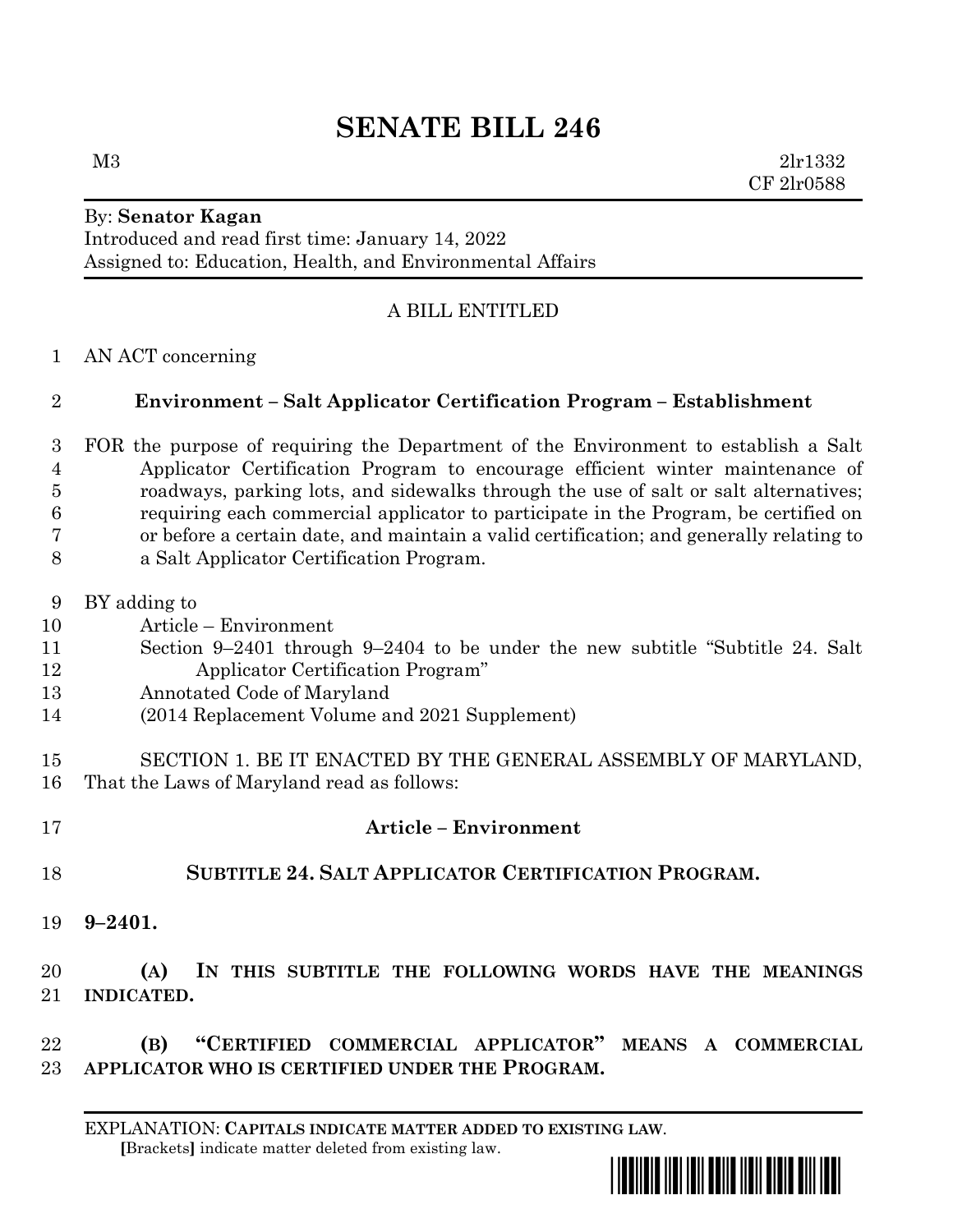|                     | $\overline{2}$    | <b>SENATE BILL 246</b>                                                                                                                                                                       |
|---------------------|-------------------|----------------------------------------------------------------------------------------------------------------------------------------------------------------------------------------------|
| $\mathbf{1}$        | (C)               | "COMMERCIAL APPLICATOR" MEANS AN INDIVIDUAL WHO:<br>(1)                                                                                                                                      |
| $\overline{2}$      |                   | (I)<br>APPLIES SALT OR A SALT ALTERNATIVE; OR                                                                                                                                                |
| 3<br>$\overline{4}$ | SALT ALTERNATIVE. | SUPERVISES OTHER INDIVIDUALS WHO APPLY SALT OR A<br>(II)                                                                                                                                     |
| $\overline{5}$      |                   | "COMMERCIAL APPLICATOR" INCLUDES:<br>(2)                                                                                                                                                     |
| 6                   |                   | (I)<br>PRIVATE BUSINESS OWNERS; AND                                                                                                                                                          |
| 7                   |                   | (II)<br>PROPERTY MANAGERS.                                                                                                                                                                   |
| 8<br>9              |                   | "COMMERCIAL APPLICATOR" DOES NOT INCLUDE STATE OR<br>(3)<br><b>LOCAL GOVERNMENT EMPLOYEES.</b>                                                                                               |
| 10<br>11            | (D)<br>PROGRAM.   | "PROGRAM" MEANS THE SALT APPLICATOR CERTIFICATION                                                                                                                                            |
| 12<br>13<br>14      | (E)               | "SALT" MEANS SODIUM CHLORIDE, CALCIUM CHLORIDE, MAGNESIUM<br>CHLORIDE, OR ANY OTHER SUBSTANCE THAT CONTAINS CHLORIDE AND IS USED FOR<br>THE PURPOSE OF DE-ICING OR ANTI-ICING.               |
| 15                  | (F)               | "SALT ALTERNATIVE" MEANS ANY SUBSTANCE THAT:                                                                                                                                                 |
| 16                  |                   | (1)<br>DOES NOT CONTAIN CHLORIDE; AND                                                                                                                                                        |
| 17                  |                   | (2)<br>IS USED FOR THE PURPOSE OF DE-ICING OR ANTI-ICING.                                                                                                                                    |
| 18                  | $9 - 2402.$       |                                                                                                                                                                                              |
| 19<br>20            | (A)               | THE DEPARTMENT SHALL ESTABLISH A SALT APPLICATOR<br>(1)<br><b>CERTIFICATION PROGRAM.</b>                                                                                                     |
| 21                  |                   | (2)<br>THE DEPARTMENT:                                                                                                                                                                       |
| 22                  |                   | <b>SHALL ADMINISTER THE PROGRAM; OR</b><br>(I)                                                                                                                                               |
| 23<br>24<br>25      |                   | MAY DELEGATE ADMINISTRATION OF THE PROGRAM TO A<br>(II)<br>PERSON CERTIFIED IN THE USE OF SALT AND SALT ALTERNATIVES FOR THE WINTER<br>MAINTENANCE OF ROADWAYS, PARKING LOTS, AND SIDEWALKS. |